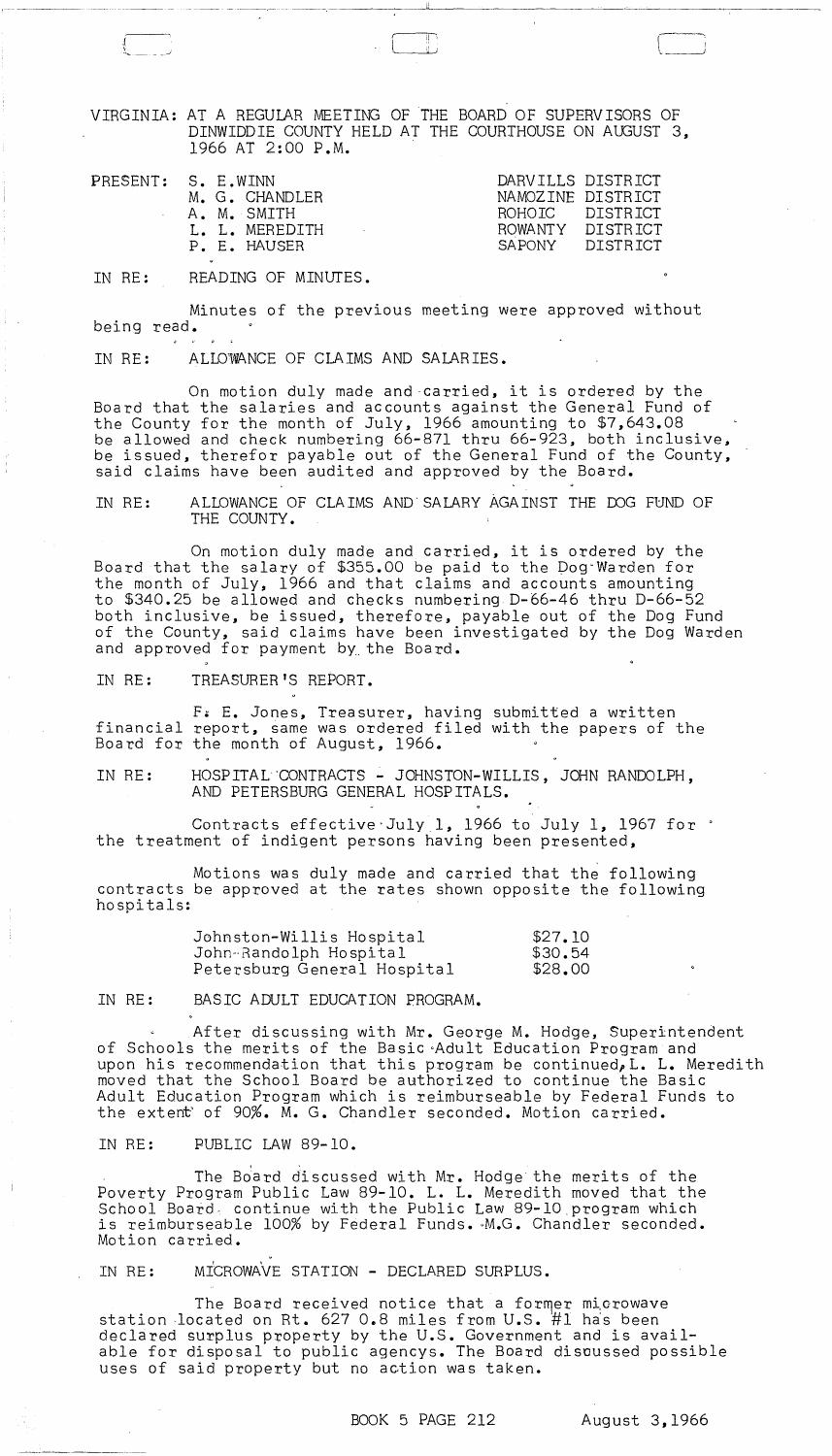IN RE: WEST PETERSBURG LOTS.

It was brought to the attention of the Board that on April 6, the Board authorized the zoning administrator to issue building permits in West Petersburg on lots 50'XIOO'. It was also brought to the attention of the Board that State Health Laws do not permit location of a well and sanitary facilities on a lot 50'XIOO'.

Therefore upon motion of M. G. Chandler, seconded by· P. E. Hauser and unanimously carried this Board recinds action taken April 6,1966 regarding West Petersburg Lots and authorizes the zoning administrator to issue building permits in West Petersburg on lots 75'X100' or greater, after approval by the Health Depa rtment.

IN RE: ROUTE #642 - REQUEST FOR IMPROVEMENT.

Mr. Clyde Maitland, Rt. 1, Wilsons, Virginia, representing residents of Rt. #642 appeared before the Board and requested that State Rt.  $#642$  from Rt.  $#613$  to Rt.  $#644$  be upgraded and hard surfaced. Mr. Maitland noted that this road is well traveled, dangerous and dusty.

The Board directed that this request be forwarded to the Resident Engineer for consideration by the Highway Department.

IN RE: U.S. # 1 RESOLUTION.

The Secretary reported that the resolution adopted at the July 20th meeting on traffic conditions on U.S. Rt. #1 in Dinwiddie had been mailed to the Governor of Virginia.

The Governor replied that said resolution had been forwarded to the Commissioner,of Highways for his consideration. The Commissioner of Highways, Douglas B. Fugate notified the Board that he has ordered:

- 1. Analysis of all fatalities on Rt. #1 in Dinwiddie County for last five' (5) years.
- 2. 'Analysis of all accidents for past three (3) yea rs.

3. Review all signing and pavement markings.

IN RE: SPRIGGS ROAD.

Added to the State Secondary System  $\mathcal{C}$ 

191.3161

errective

The Board of Viewers of Dinwiddie County in their report to the Board of Supervisors recommended that a certain road known as Spriggs Road beginning at a point on Route 661 0.57 mile south of Route 613 running in an easterly direction 0.53 mile to dead end with cul-de-sac be taken into the secondary system of roads in Dinwiddie County. It appearing to the Board that a 40-foot right of way is duly platted and recorded in Deed Book 128, page 180 and Plat book 5, Page 105 dated July 18, 1966.

Upon recommendation of Board of Viewers, motion was made and carried recommending that the above mentioned road be taken into the State Secondary System of roads in Dinwiddie County.

IN RE: L. G. O. C. - 1966.

It was brought to the attention of the Board that the annual L.G.O.C. is to be held in Charlottesville, Virginia August 29, 30, and 31st.

Motion was duly made and carried that each attending official of Dinwiddie County be authorized no more than \$40.00 for expenses.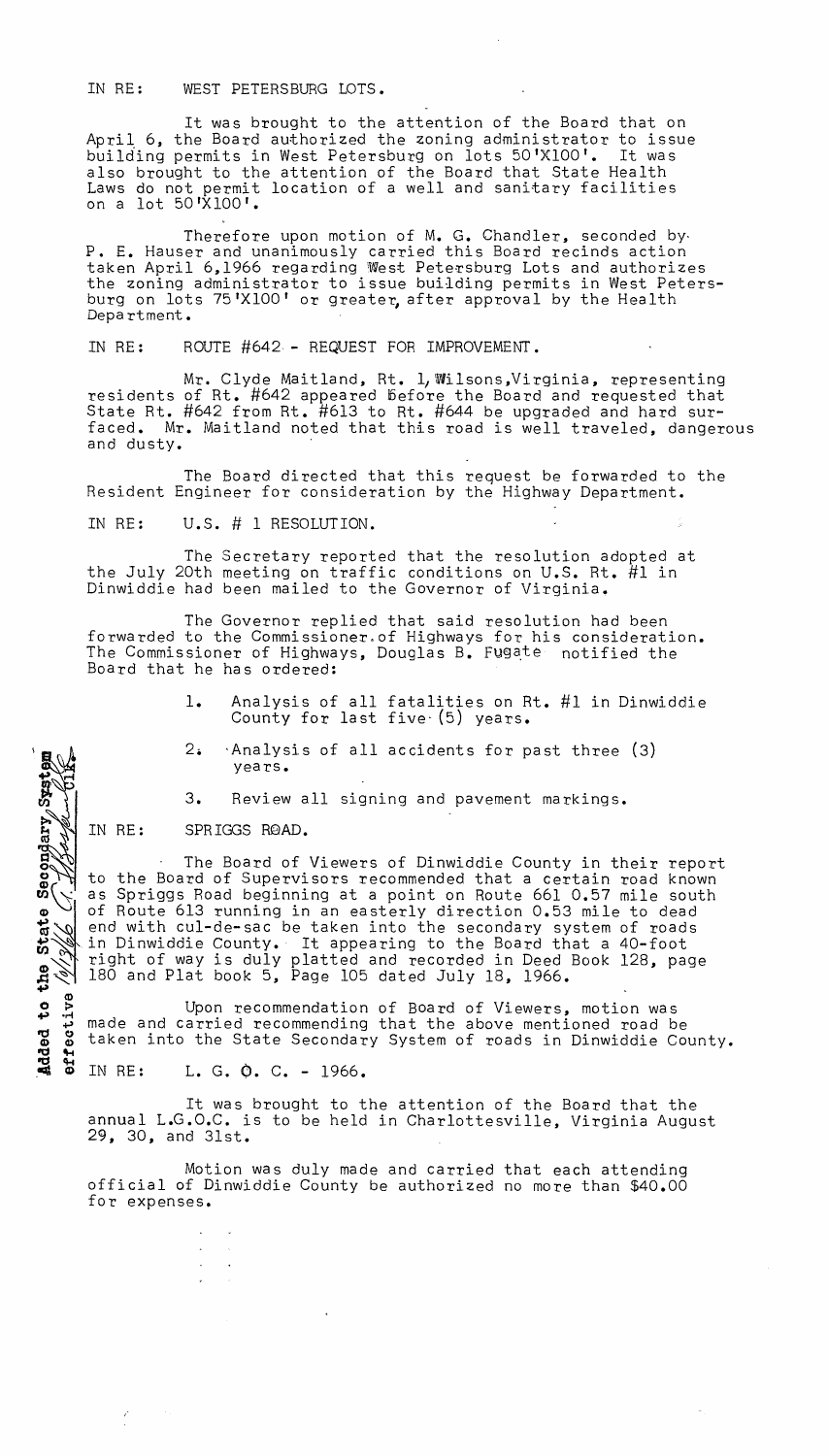IN RE: SWIMMING POOL FENCE ORDINANCE.

There was presented a request that the county adopt an ordinance requiring that swimming ppols be fenced. After discussion P. E. Hauser moved that the request be tabled. M.G. Chandler seconded and the motion carried.

IN RE: TRAILER SURVEY.

Ą.

Upon the request of the Executive Secretary 'the Board *bf*  Supervisors authorized a survey of all mobile homes in Dinwiddie County. Such survey to include information as to land owner, trailer occupant, year moved into county, etc.

IN RE: STREET LIGHTS - BOLLING ROAD.

The Board'at a previous meeting having authorized the Executive Secretary to meet with a represenative of VEPCO to make recommendation on:installing street lights on Bolling Road (Rt. 653), reviewed a written recommendation by VEPCO concerning same.

Upon motion duly made and carried the Board authorized installation of 2-3300 lumen mercury vapor lights on Bolling Road on poles number 23 and 25.

IN RE: SALARY INCREASE - A. T. BASKERVILLE.

Upon motion of M. G. Chandler, seconded by L. L. Meredith and carried the Board approved a \$600.00 annual increase in salary for A. Terrell Baskerville, Executive Secretary as appropriated in the 1966-67 Budget effective July 1, 1966.

IN RE: SALARY INCREASE - CHAIRMAN OF BOARD OF SUPERVISORS.

Upon the motion of M. G. Chandler, seconded by L. L. Meredith and carried the Board approved an increase in salary of \$25.00 monthly for the Chairman of the Board as approppriated by the 1966-67 budget and effective July 1, 1966.

There being no further business the meeting was adjourned.

a Mitcheldme Kairman

ATTEST:  $Q \rightarrow Q$ 

 $\rightarrow$ 

 $\cdot$  .